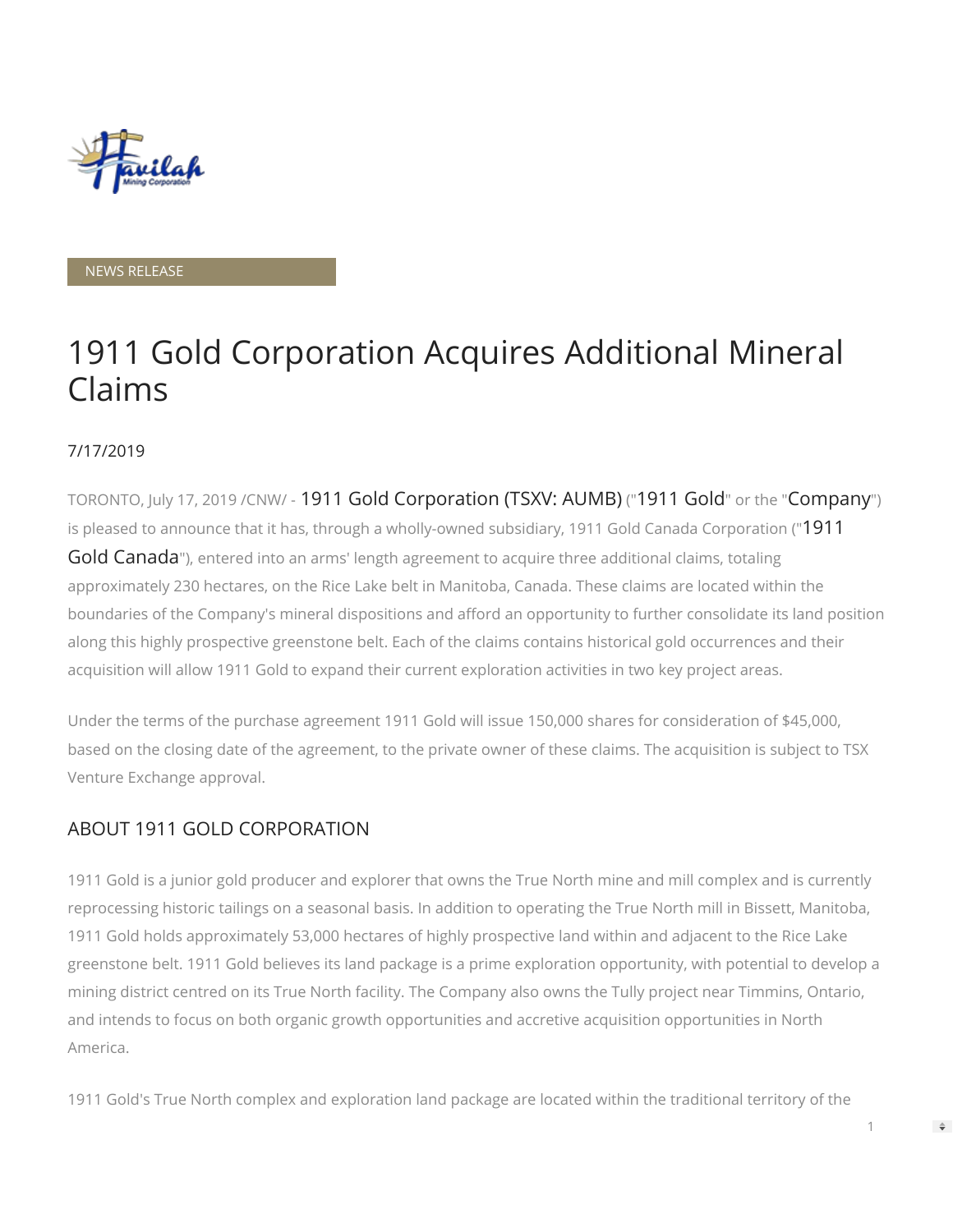Hollow Water First Nation, signatory to Treaty No. 5 (1875). 1911 Gold looks forward to maintaining open, cooperative and respectful communication with the Hollow Water First Nation in order to build mutually beneficial working relationships.

ON BEHALF OF THE BOARD OF DIRECTORS

Ron Clayton President and CEO

## CAUTIONARY STATEMENT REGARDING FORWARD-LOOKING INFORMATION

This news release may contain forward-looking statements. Often, but not always, forward-looking statements can be identified by the use of words such as "plans", "expects" or "does not expect", "is expected", "budget", "scheduled", "estimates", "forecasts", "intends", "anticipates" or "does not anticipate", or "believes", or describes a "goal", or variations of such words and phrases or state that certain actions, events or results "may", "could", "would", "might" or "will" be taken, occur or be achieved.

All forward-looking statements reflect the Company's beliefs and assumptions based on information available at the time the statements were made. Actual results or events may differ from those predicted in these forwardlooking statements. All of the Company's forward-looking statements are qualified by the assumptions that are stated or inherent in such forward-looking statements, including the assumptions listed below. Although the Company believes that these assumptions are reasonable, this list is not exhaustive of factors that may affect any of the forward-looking statements.

Forward-looking statements involve known and unknown risks, future events, conditions, uncertainties and other factors which may cause the actual results, performance or achievements to be materially different from any future results, prediction, projection, forecast, performance or achievements expressed or implied by the forward-looking statements. All statements that address expectations or projections about the future are forward-looking statements. Although 1911 Gold has attempted to identify important factors that could cause actual actions, events or results to differ materially from those described in forward-looking statements, there may be other factors that cause actions, events or results not to be as anticipated, estimated or intended. There can be no assurance that forward-looking statements will prove to be accurate, as actual results and future events could differ materially from those anticipated in such statements. Accordingly, readers should not place undue reliance on forwardlooking statements.

All forward-looking statements contained in this news release are given as of the date hereof. The Company disclaims any intention or obligation to update or revise any forward-looking statements whether as a result of new

 $\Rightarrow$ 

 $\mathfrak{D}$